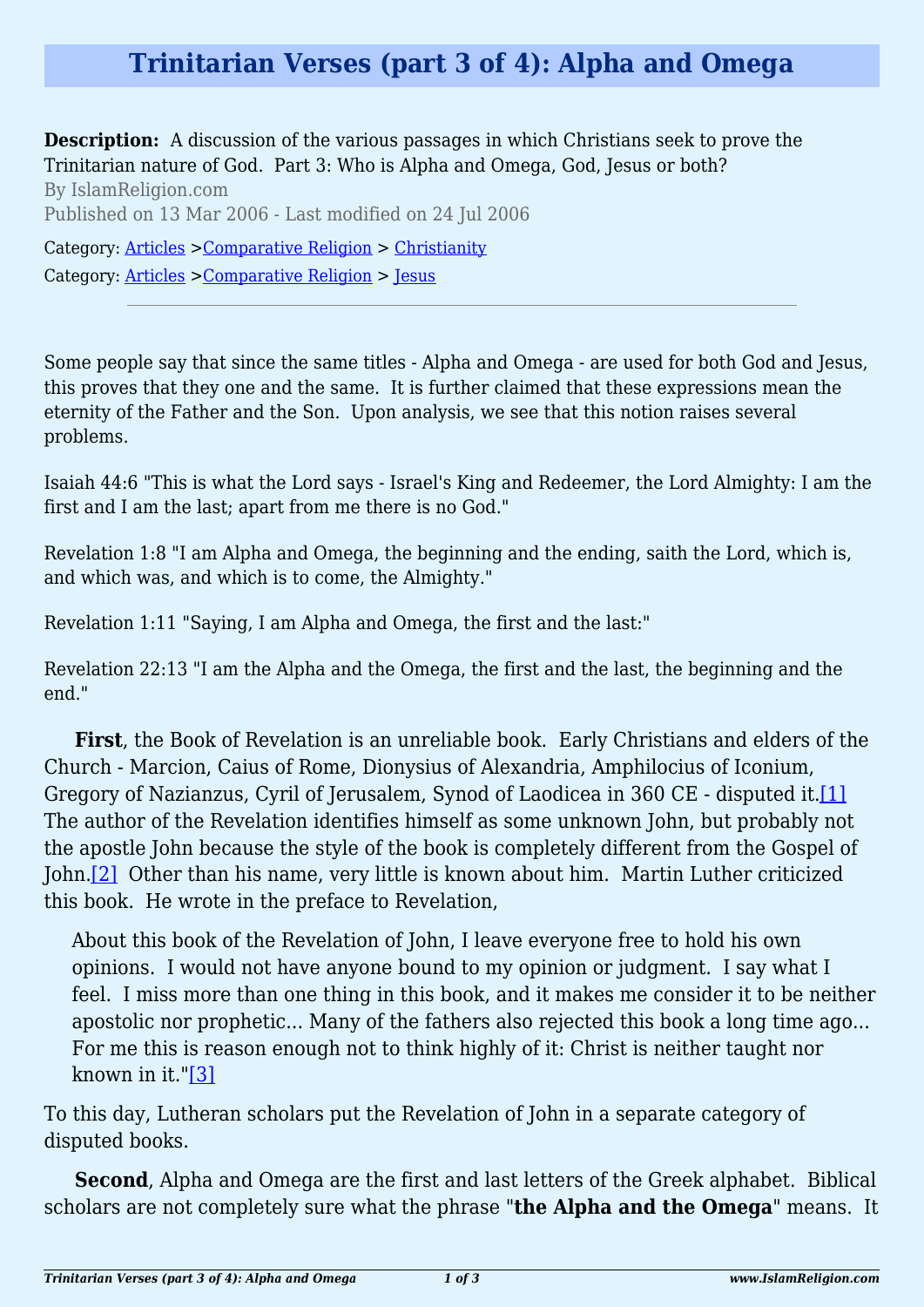<span id="page-1-2"></span>cannot be strictly literal, because neither God nor Jesus is a Greek letter. It is like saying God is 'A' and 'Z'. Lenski concludes, "It is fruitless to search Jewish and pagan literature for the source of something that resembles this name Alpha and Omega. Nowhere is a person, to say nothing of a divine Person, called '**Alpha and Omega**', or in Hebrew, ' **Aleph and Tau'."**[4] Although there is no evidence from the historical sources that anyone is named "**the Alpha and Omega**," Bullinger says that the phrase "is a Hebraism, in common use among the ancient Jewish Commentators to designate the whole of anything from the beginning to the end; e.g., '**Adam transgressed the whole law from Aleph to Tau'.**["\[5\]](#page-2-2) The best scholarly minds have concluded that the phrase has something to do with starting and finishing something, or the entirety of something.

<span id="page-1-3"></span>**Third**, the doctrine of Alpha and Omega is a sad and unfortunate example of mankind's tampering with the Word of God. It shows how doctrine is contracted by men to justify false beliefs. The phrase "**Saying, I am Alpha and Omega, the first and the last**" (Revelation 1:11) which is found in the King James Version was not in the original Greek texts. Therefore, the Alpha Omega phrase is not found in virtually any ancient texts, nor is it mentioned, even as a footnote, in any modern translation!

Revelation 1:10-11

KJV "and heard behind me a great voice, as of a trumpet, Saying, I am Alpha and Omega, the first and the last:"

NIV "and I heard behind me a loud voice like a trumpet, which said: 'Write on a scroll what you see and send it to the seven churches'"

NASB and I heard behind me a loud voice like the sound of a trumpet, saying, "Write in a book what you see, and send it to the seven churches:"

ASV "and I heard behind me a great voice, as of a trumpet saying, What thou seest, write in a book and send it to the seven churches:"

RSV "and I heard behind me a loud voice like a trumpet saying, "Write what you see in a book and send it to the seven churches"

NAB (Catholic) "and heard behind me a voice as loud as a trumpet, which said, "Write on a scroll what you see and send it to the seven churches"

<span id="page-1-0"></span>Endnotes:

[\[1\]](#page-0-0) *Bible Research*, an internet resource by Michael D. Marlowe. (http://www.bible-researcher.com/canon5.html)

<span id="page-1-1"></span>[\[2\]](#page-0-1)*A Critical and Exegetical Commentary on The Revelation of St. John* by R. H. Charles. T. & T.